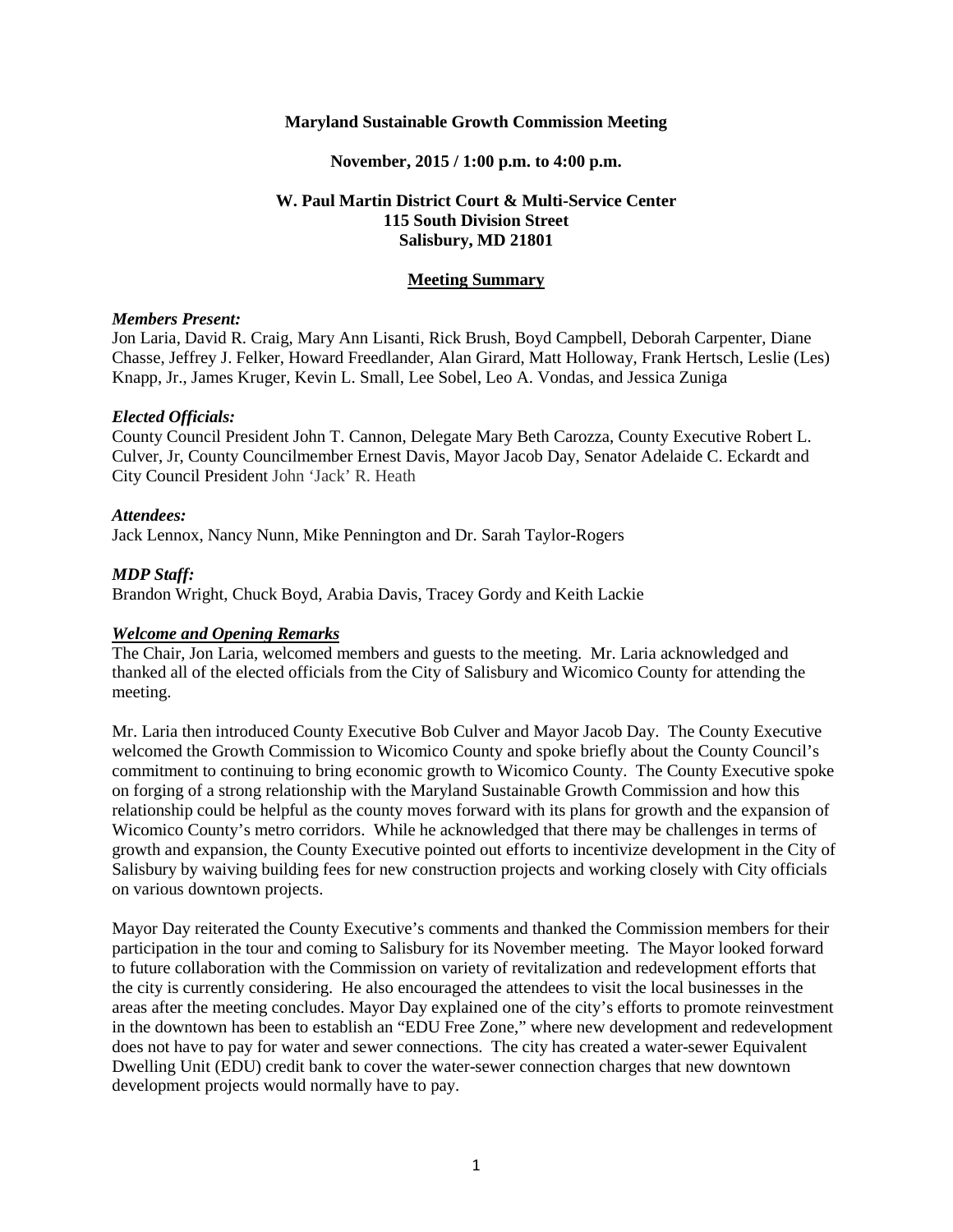# *Tour of Downtown Salisbury*

Mr. Laria commented on downtown Salisbury exemplifying the basic theme of the Reinvest Maryland Report. As highlighted in the Community Profiles section of the report "Downtown Salisbury is the historic heart of the most populous city on the Eastern Shore" and "City officials, businesses and civic leaders are focused on making downtown Salisbury a wonderful place to live, work and play."

# *Administrative Matters and Updates*

Mr. Laria welcomed the new members and thanked the previous members for their time and commitment on the Commission. Mr. Laria then asked that the new members to briefly introduce themselves:

- **- Jessica D. Zuniga** is appointed as a representative of the Housing Community. Jessica D. Zuniga has been appointed vice president of development for Conifer LLC, a Rochester, New York-based leading affordable housing development and management company.
- **Richard R. Brush** is appointed as one of the three representatives from the Washington Metropolitan Area. Richard (Rick) Brush currently works for Montgomery County, Maryland where he serves as the Chief of the Division of Land Development within the Department of Permitting Services.
- **- Jeffrey Felker** is appointed as a representative of the Rural Community. Mr. Felker is the Vice President of Landesign, Inc. He is a Professional Engineer and Professional Land Surveyor.
- **- Lee Sobel** is appointed as a representative of the Smart Growth Community. Lee Sobel is RCLCO's Director of Public Strategies, a position that blends his expertise in real estate and finance with his knowledge of land use and transportation policy.
- **- Leo Vondas** is appointed as one of the three representatives from the Washington Metropolitan Area. He is the principal of Bethesda Properties, LLC and the managing member of Capital Management  $\&$ Development, LLC.

# **Overview of Wicomico County**

Mr. John F. Lenox, AICP, Director of Wicomico Planning & Zoning welcomed the Commission to Wicomico County. Mr. Lenox provided an overview of the City of Salisbury and Wicomico County.

Wicomico County is 400 square miles of which 26 square miles are water bodies. All planning and zoning responsibilities are shared jointly by the county and City of Salisbury. Mr. Lenox noted that the Planning Department also works closely with the Tri-County Council in facilitating regional economic development and planning efforts for Somerset, Wicomico and Worcester Counties.

The county has (8) municipalities with Salisbury being the largest and oldest municipality. The county is mostly rural and considered to be one of the top agricultural producers in the State of Maryland. While the majority of the municipalities performs its own planning and zoning duties and is in charge of its own water and sewer services; the county closely coordinates planning efforts with each jurisdiction.

Mr. Lennox highlighted the county's long-range planning goals and the Planning Department's role as the Metropolitan Planning Organization, which is responsible for the regional transportation needs of various municipalities, the County and portions of Delaware. He talked briefly about some of the projects the Planning Department has been working on: (1) the multimodal plan "Connect 2045, Long Range Transportation Plan which is the result of a partnership formed by officials in the Maryland Department of Transportation and Delaware Department of Transportation; (2) establishing Equivalent Dwelling Units (EDUs) Zone in downtown Salisbury; (3) reviewing their housing and development goals, forest conservation, and agricultural preservation efforts; and (4) the county's desire to consolidate the permitting process for Salisbury and the county.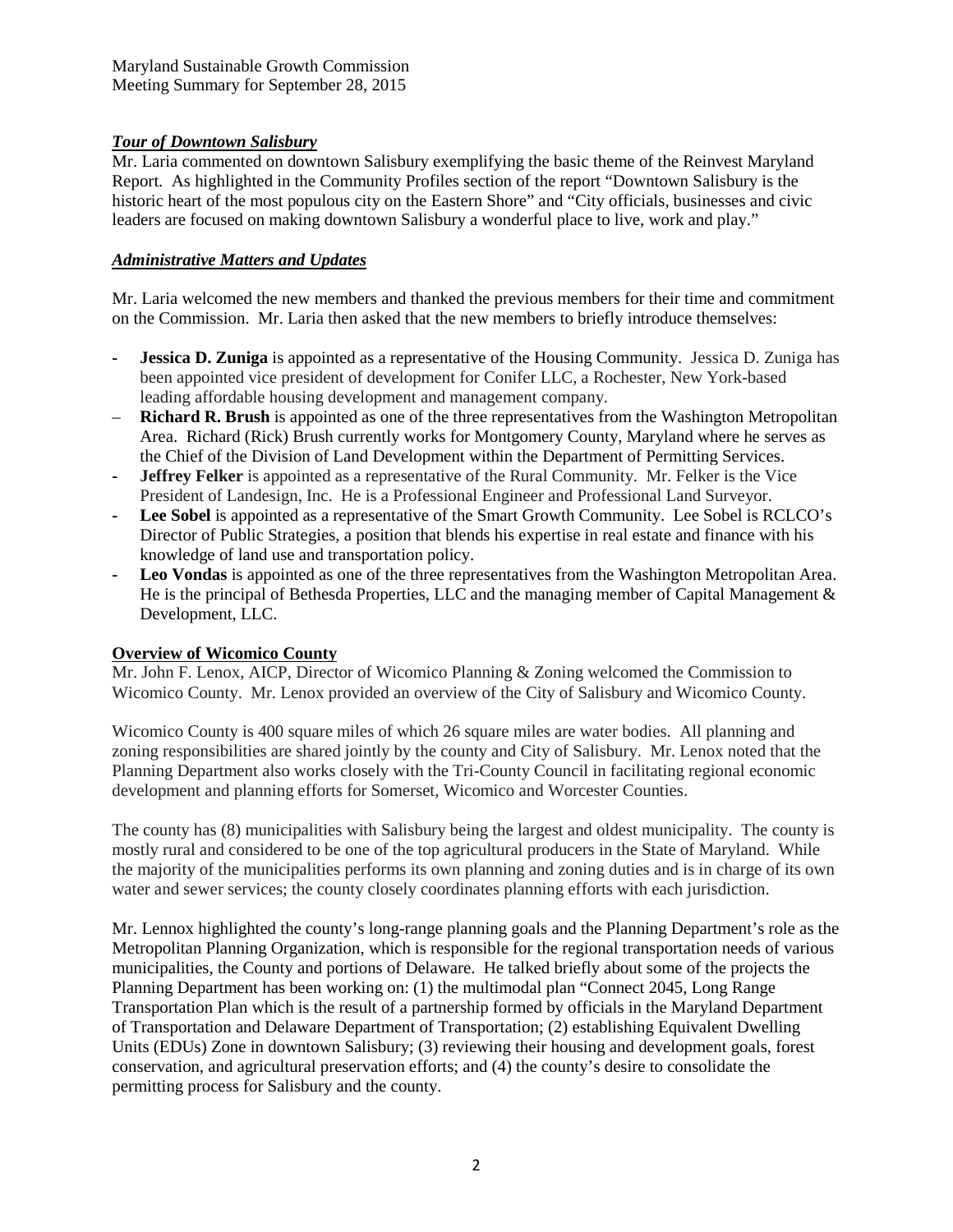Maryland Sustainable Growth Commission Meeting Summary for September 28, 2015

Frank Hertsch asked who pays for the credits issued in EDU zone. It was explained that residential and commercial developers normally pay a fee to connect to the water and sewer systems in the city. The connection fee for one EDU is around \$3,500. As part of the city redevelopment efforts, the city purchased a large laundry facility, which historically had a significant water/sewer demand. The city was able to establish a program that transfers the water-sewer credits associated with the laundry facility to other new/redevelopment efforts in the city. The city procured about 330 EDU credits from this brownfield site and is able to move those credits to other projects in the downtown.

Mr. Hertch also asked how the county has waived its impact fees. It was explained that the present impact fee for single family homes is being offset by a grant program approved by the County Council. This grant program has already increased the county tax base by \$400,000. The County is examining whether there is a need to eliminate the impact fee with the anticipated benefit of long term improvements to the tax base. In response to a question, it was reported that the minimum impact fee for a single-family home was \$1,050.

Mr. Lennox also noted that the City has used Tax Increment Financing (TIF) to facilitate economic development, in certain circumstances, and is looking into the potential of establishing a Regional Institution Strategic Enterprise (RISE) Zone in conjunction with Salisbury University to promote economic and community development.

Howard Freedlander inquired what percentage of the county is preserved. Mr. Lennox responded that Wicomico County has a strong land preservation program. About Two-thirds of the county's land is zoned for agriculture and one-third for development. He went on to explain that one-third of the county is within municipalities, one-third is preserved, and one-third of the county is planned for development.

Matt Holloway briefed the Commission on agri-business activities in Wicomico County.

## *Overview of the Harry R. Hughes Center for Agro-Ecology, Incorporated*

Dr. Sarah Taylor-Rogers, Interim Director of the Harry R. Hughes Center for Agro-Ecology, Inc. provided an overview of the Center. The Center is a  $501(c)(3)$  corporation formed in 1999. It is associated with the University of Maryland College Park and the University System of Maryland. The Center's charge is to work with the agricultural, forestry and environmental communities to retain Maryland's working landscapes and industries, while protecting and improving the health of the Chesapeake Bay and its tributaries.

Dr. Taylor-Rogers cited several projects that the Center has worked on. One project being the Renewable Energy Program and how it helped the famers in Kent County to grow switchgrass. The purpose of this study was to educate farmers about the plant and its benefit to the environment. Research efforts are continuing on possible uses for switchgrass and the environmental benefits to local watersheds.

Dr. Taylor-Rogers also highlighted a 2007 Center study on Transfer of Development Rights (TDR). One of the Commission members noted that the Rural Economies Workgroup's report on land preservation cited the need to study local TDRs more closely. Chuck Boyd advised the Commission that the Secretary Craig has convened an Ad Hoc TDR Task Force of county representatives to look into improving the effectiveness of local TDR programs. A draft report is being prepared with a number of best practice recommendations that local jurisdictions may want to consider. As soon as that report is finalized, Planning will share it with the Commission and schedule a presentation.

When asked how the Center decides on what issues they will study, Dr. Taylor-Rogers explained that they have an annual vetting process to determine issues of concern / relevance to the mission of